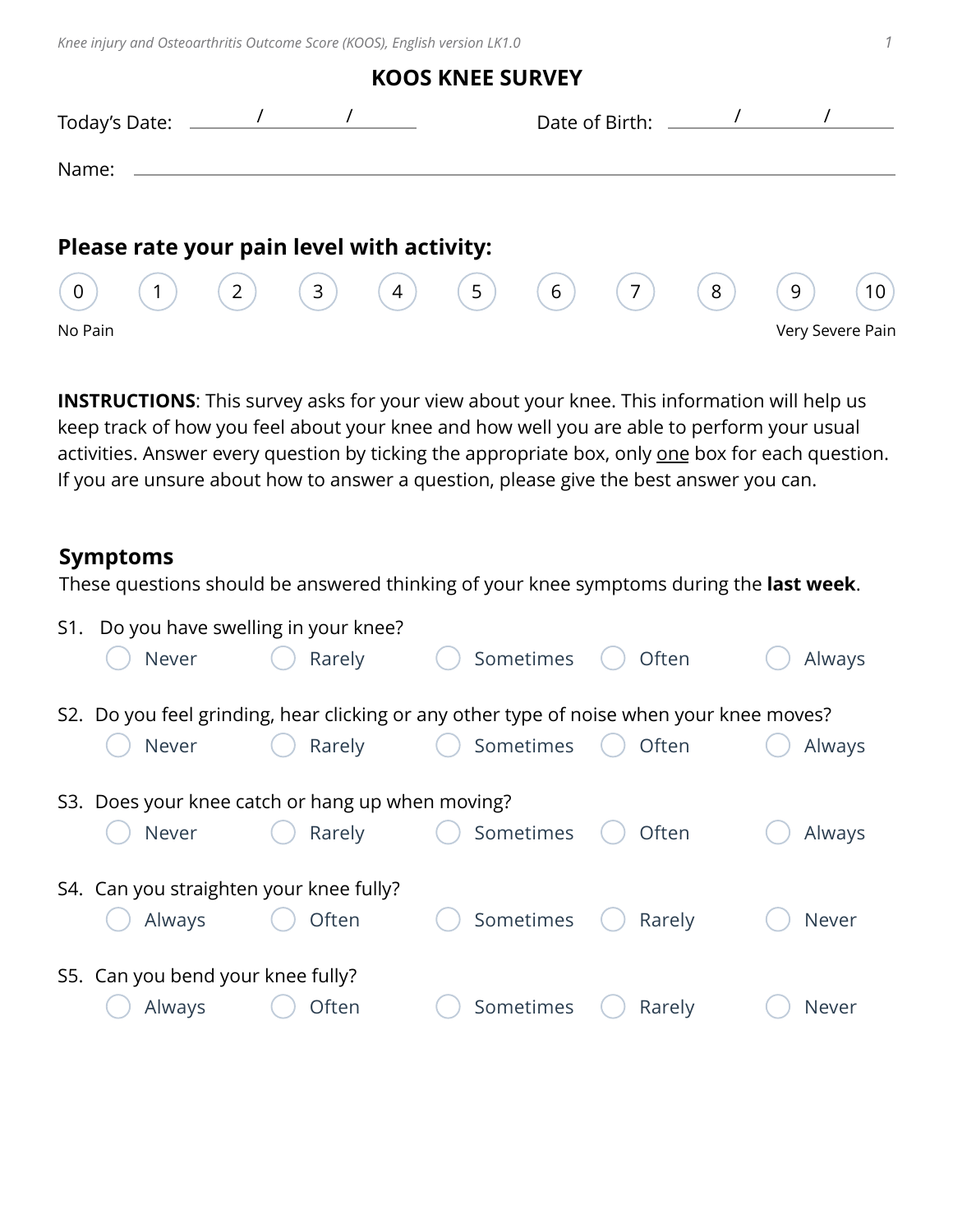## **Stiffness**

The following questions concern the amount of joint stiffness you have experienced during the **last week** in your knee. Stiffness is a sensation of restriction or slowness in the ease with which you move your knee joint.

|      |                                    | S6. How severe is your knee joint stiffness after first wakening in the morning? |          |                                                                                              |         |
|------|------------------------------------|----------------------------------------------------------------------------------|----------|----------------------------------------------------------------------------------------------|---------|
|      | None                               | Mild                                                                             | Moderate | Severe                                                                                       | Extreme |
|      |                                    |                                                                                  |          | S7. How severe is your knee stiffness after sitting, lying or resting later in the day?      |         |
|      | None                               | Mild                                                                             | Moderate | Severe                                                                                       | Extreme |
|      |                                    |                                                                                  |          |                                                                                              |         |
| Pain |                                    |                                                                                  |          |                                                                                              |         |
| P1.  |                                    | How often do you experience knee pain?                                           |          |                                                                                              |         |
|      | Never                              | Monthly                                                                          | Weekly   | Daily                                                                                        | Always  |
|      |                                    |                                                                                  |          | What amount of knee pain have you experienced the last week during the following activities? |         |
|      | P2. Twisting/pivoting on your knee |                                                                                  |          |                                                                                              |         |
|      | None                               | Mild                                                                             | Moderate | Severe                                                                                       | Extreme |
|      | P3. Straightening knee fully       |                                                                                  |          |                                                                                              |         |
|      | None                               | Mild                                                                             | Moderate | Severe                                                                                       | Extreme |
|      |                                    |                                                                                  |          |                                                                                              |         |
|      | P4. Bending knee fully<br>None     | Mild                                                                             | Moderate | Severe                                                                                       | Extreme |
|      |                                    |                                                                                  |          |                                                                                              |         |
|      | P5. Walking on flat surface        |                                                                                  |          |                                                                                              |         |
|      | None                               | Mild                                                                             | Moderate | Severe                                                                                       | Extreme |
|      | P6. Going up or down stairs        |                                                                                  |          |                                                                                              |         |
|      | None                               | Mild                                                                             | Moderate | Severe                                                                                       | Extreme |
|      |                                    |                                                                                  |          |                                                                                              |         |
|      | P7. At night while in bed<br>None  | Mild                                                                             | Moderate | Severe                                                                                       | Extreme |
|      |                                    |                                                                                  |          |                                                                                              |         |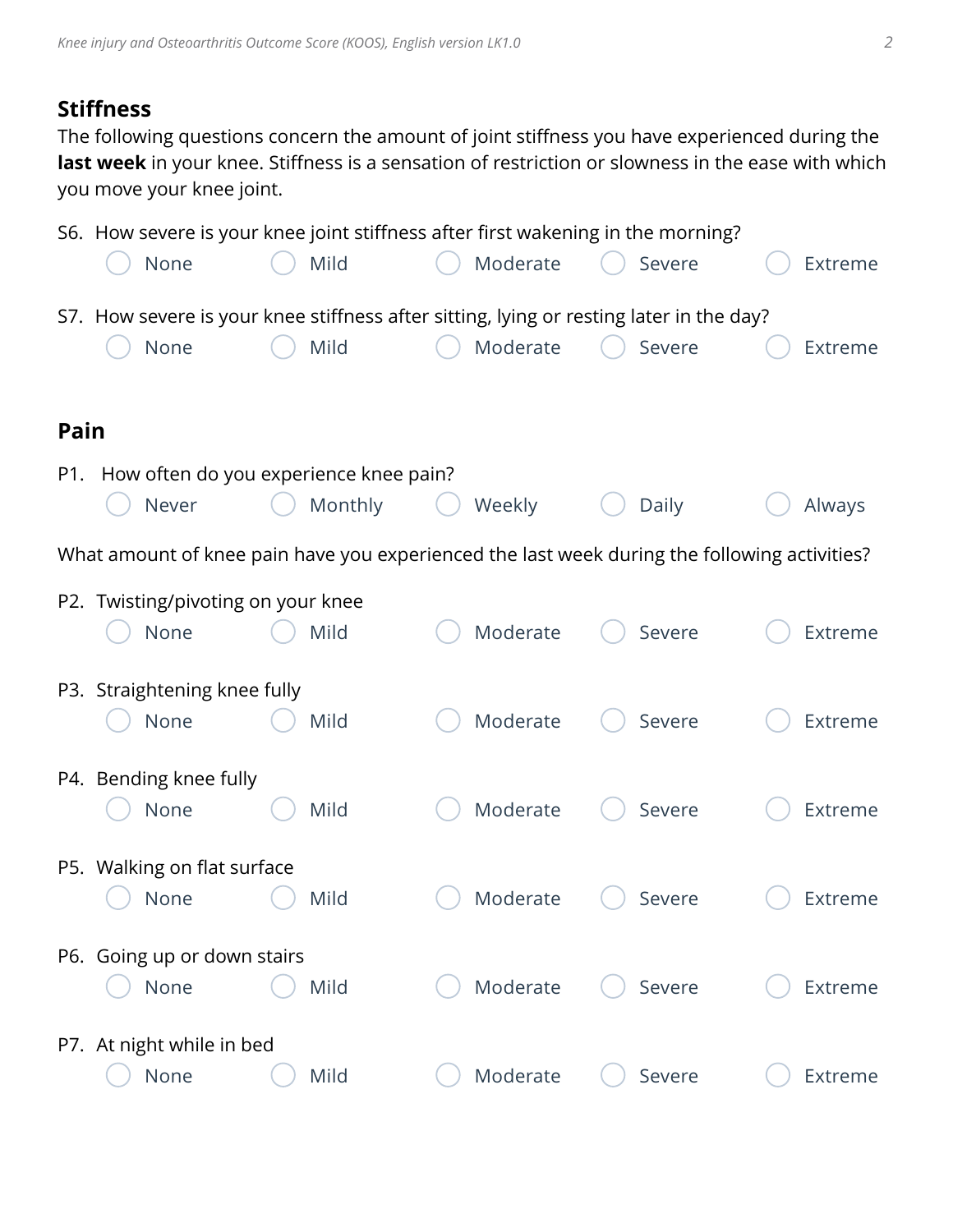| P8. Sitting or lying |      |                               |                    |         |
|----------------------|------|-------------------------------|--------------------|---------|
| None                 | Mild | $\hspace{0.15cm} \rightarrow$ | Moderate () Severe | Extreme |
| P9. Standing upright |      |                               |                    |         |
| None                 | Mild | Moderate () Severe            |                    | Extreme |

## **Function, daily living**

The following questions concern your physical function. By this we mean your ability to move around and to look after yourself. For each of the following activities please indicate the degree of difficulty you have experienced in the **last week** due to your knee.

| A1. Descending stairs |            |                                                    |                 |                   |
|-----------------------|------------|----------------------------------------------------|-----------------|-------------------|
| $\bigcap$ None        | $( )$ Mild | ◯ Moderate ◯ Severe                                |                 | Extreme<br>$(\ )$ |
| A2. Ascending stairs  |            |                                                    |                 |                   |
| $\bigcap$ None        | ( ) Mild   | $\left(\begin{array}{c} \hline \end{array}\right)$ | Moderate Severe | Extreme           |

For each of the following activities please indicate the degree of difficulty you have experienced in the last week due to your knee

| A3. Rising from sitting<br>None                | Mild | Moderate | Severe | Extreme |
|------------------------------------------------|------|----------|--------|---------|
| A4. Standing<br>None                           | Mild | Moderate | Severe | Extreme |
| A5. Bending to floor/pick up an object<br>None | Mild | Moderate | Severe | Extreme |
| A6. Walking on flat surface<br>None            | Mild | Moderate | Severe | Extreme |
| A7. Getting in/out of car<br>None              | Mild | Moderate | Severe | Extreme |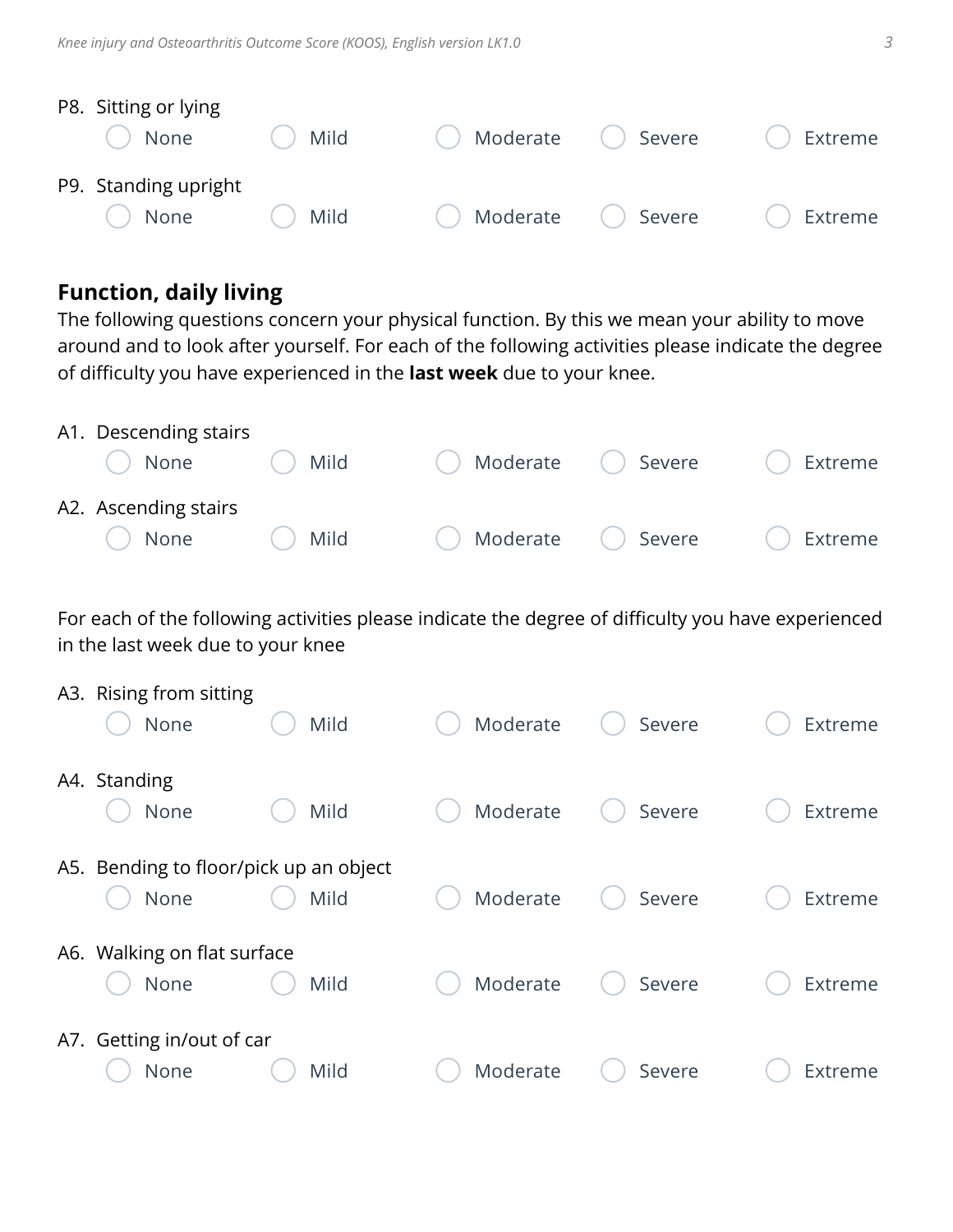|                                                                                                                                          | A8. Going shopping<br>None                                 | Mild | Moderate                                                                           | Severe | Extreme        |  |
|------------------------------------------------------------------------------------------------------------------------------------------|------------------------------------------------------------|------|------------------------------------------------------------------------------------|--------|----------------|--|
|                                                                                                                                          | A9. Putting on socks/stockings<br>None                     | Mild | Moderate                                                                           | Severe | Extreme        |  |
|                                                                                                                                          | A10. Rising from bed<br>None                               | Mild | Moderate                                                                           | Severe | Extreme        |  |
| A11.                                                                                                                                     | Taking off socks/stockings<br>None                         | Mild | Moderate                                                                           | Severe | Extreme        |  |
|                                                                                                                                          | None                                                       | Mild | A12. Lying in bed (turning over, maintaining knee position)<br>Moderate            | Severe | Extreme        |  |
|                                                                                                                                          | A13. Getting in/out of bath<br>None                        | Mild | Moderate                                                                           | Severe | Extreme        |  |
|                                                                                                                                          | A14. Sitting<br>None                                       | Mild | Moderate                                                                           | Severe | <b>Extreme</b> |  |
|                                                                                                                                          | A15. Getting on/off toilet<br>None                         | Mild | Moderate                                                                           | Severe | Extreme        |  |
| For each of the following activities please indicate the degree of difficulty you<br>have experienced in the last week due to your knee. |                                                            |      |                                                                                    |        |                |  |
|                                                                                                                                          | None                                                       | Mild | A16. Heavy domestic duties (moving heavy boxes, scrubbing floors, etc)<br>Moderate | Severe | Extreme        |  |
|                                                                                                                                          | A17. Light domestic duties (cooking, dusting, etc)<br>None | Mild | Moderate                                                                           | Severe | Extreme        |  |